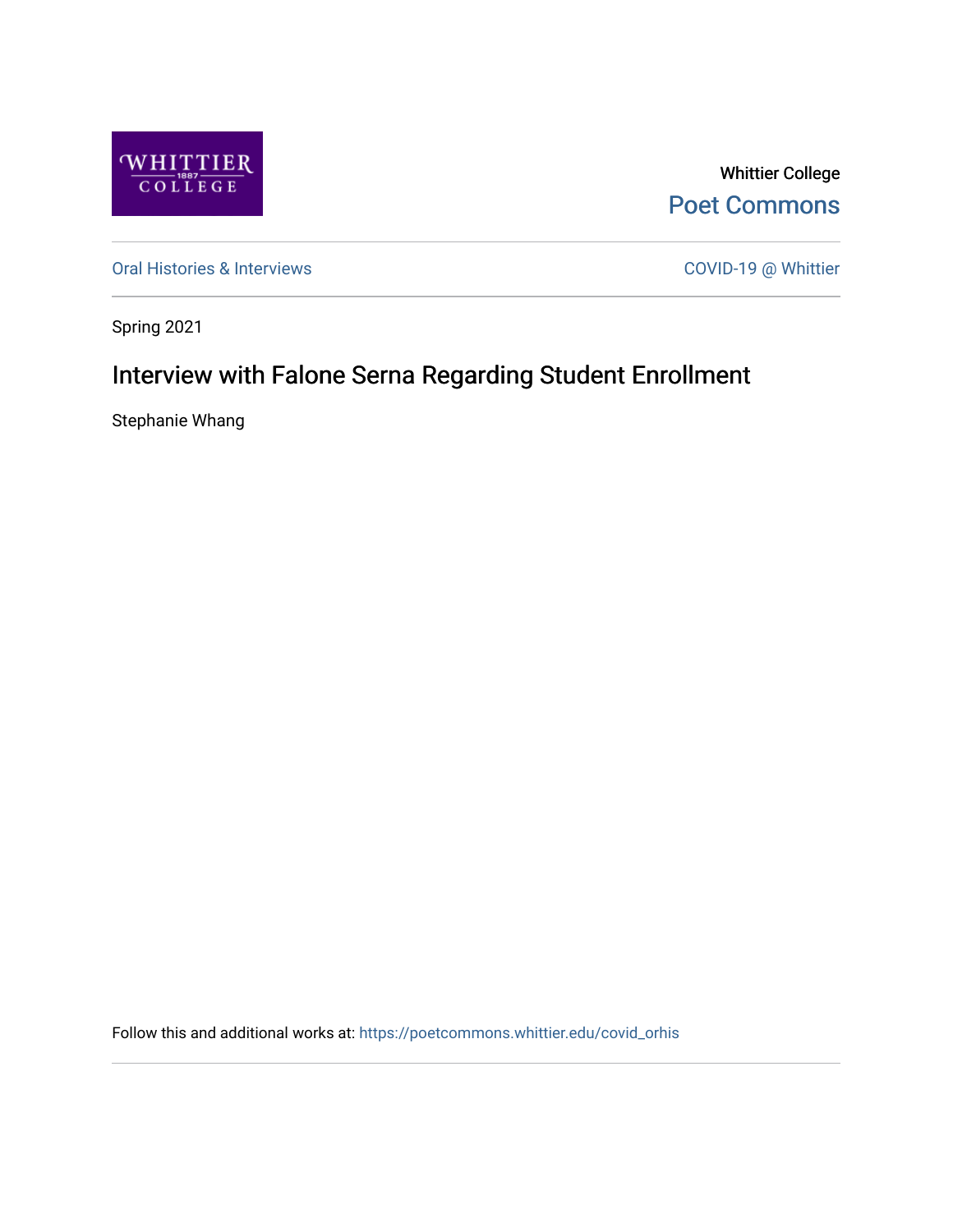Interview Responses from Falone Serna, Vice President for Enrollment Management

1. What have been the changes to enrollment since Spring of 2020 as a result of COVID-19?

For the 20-21 year there were several students that chose to delay their enrollment or attendance after we announced that we would operate virtually. A big part of why students are willing to pay a premium to attend Whittier is because of the in-person and on-campus experience offered. Being virtual changed that dynamic and in turn had a negative impact on our enrollment for new and returning students. Additionally, many returning students took leaves of absence for a variety of reasons including not wanting to take courses online or needing to delay their education to pick up a job to help support their family financially. COVID has also impacted our pipeline of new students for the 21-22 year. We experienced a 40% decline in applications. Due to the pandemic, we were unable to host visitors on campus, which is routinely has the strongest correlation of a prospective student's likelihood to apply and enroll. The pandemic also significantly hampered our ability to engage in recruitment activities. While we were able to shift some of our recruitment activities to the virtual space, not allowing students to visit campus and not being able to engage in recruitment activities had a negative impact on our application pipeline. Additionally, most of the attrition in our applicant pool was with our California, low income, and first-generation applicants. California was one of the hardest hit states by the pandemic due to the amount of individuals working in fields that were shut down (entertainment, gig economy, hospitality, etc.). Nation-wide, the statistics have shown a disproportionate number of low income and first generation are not engaging in the college application process, and Whittier serves a high percentage of students in these populations. The 21-22 applicant pool has a significantly higher Expected Family Contribution than last year because of fewer low-income applicants.

## 2. What difficulties have you encountered in enrollment during the COVID-19 pandemic?

I believe I addressed this question with the above answer, but yes there have been several challenges. Whittier prides itself in making personal connections, and that starts with how we engage with and recruit prospective students and families. While we've been able to host meetings and events virtually, we haven't been able to make as many connections with prospective students as we normally would be due to us not being able to visit high schools, attend college fairs, or host on-campus tours and events. The inability to have visitors on campus is challenging because Whittier is not typically a place many people commit to sightunseen. Fortunately, after over a year, we were allowed to resume tours on 4/12/21 on a limited basis to admitted students, and we hope to slowly expand our capacity to anyone interested by the summer. Related to this, the cancellation of the athletics season was a challenge because roughly 1/3 of our students participate in our athletics program. Initially this wasn't a huge issue because athletics were shut down for everyone nationwide, but this spring (2021) we ended up being one of the few Division III institutions that were still shut down. 4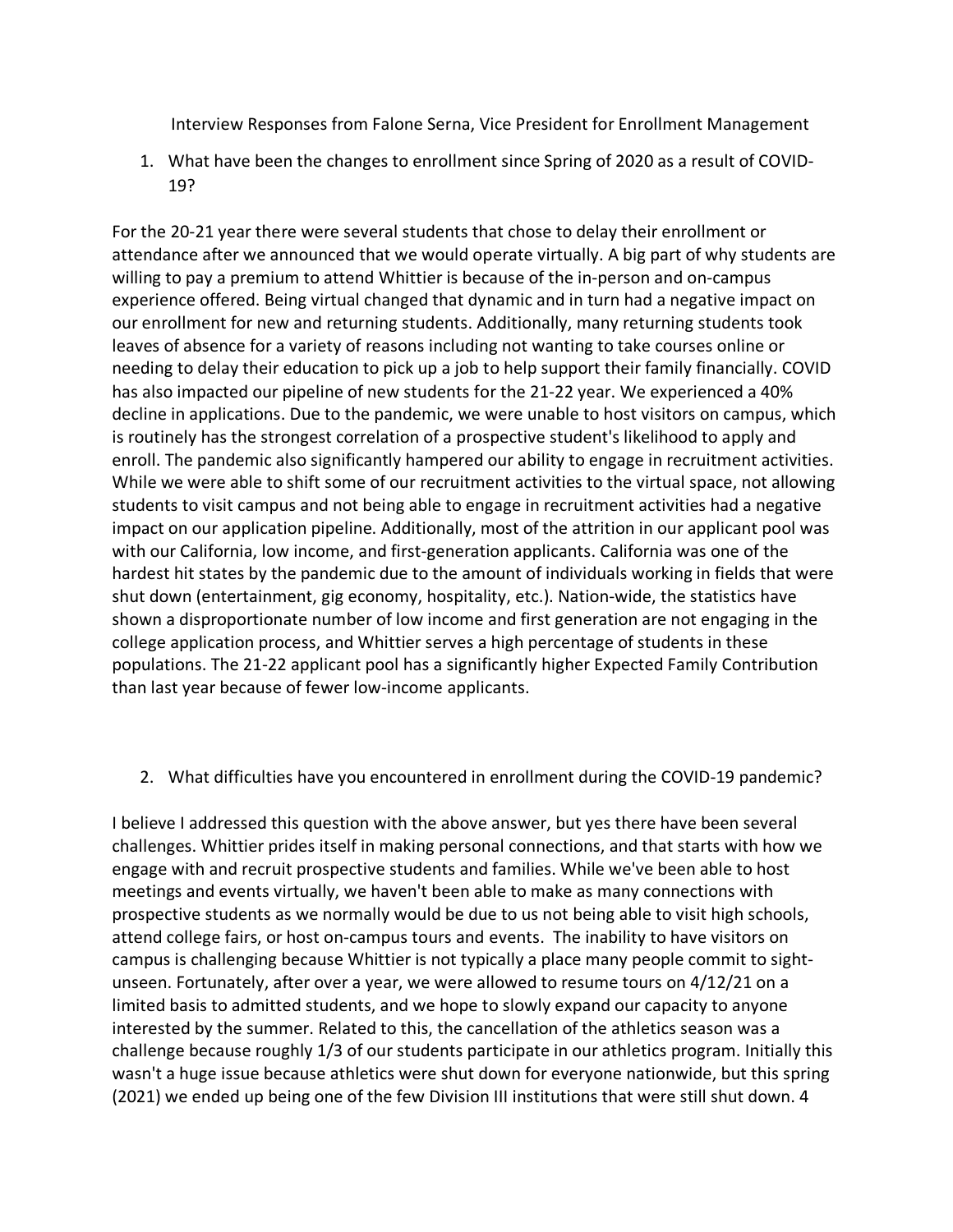institutions in our conference were playing sports, so this put us at a disadvantage in recruiting athletes which again is a big chunk of our new student populations. The pandemic also put a strain on international recruitment. We lost many international students because their Visas wouldn't support virtual classes. The demand to be on campus is strong this year for international students, but there is now concern about them being able to get to the states with the travel restrictions. The other challenge is that impact the pandemic has had on individuals financially. As I shared above, many have had to delay or completely change their college plans due to the financial impact the pandemic has had on their family. Lots of folks not going to college to work and help provide financial support, others are opting to attend college closer to home to save money, and others are unwilling to pay for private education due to concerns with the immediate economic outlook.

3. Did Whittier College utilize different methods to encourage enrollment? If so, what were they?

Due to the restrictions on recruitment activities and hosting visitors on campus we had to figure out ways to engage prospective students and families virtually. We upgraded our self-guided virtual tour, we invested in a platform that helps us produce student videos (that can be viewed on demand), we invested in a virtual event platform to give students a break from zoom, and we launched a podcast. Additionally, we attended a lot of virtual events hosted by high schools and Community Based Organizations. I'd also point out that prior to the pandemic we decided that we needed to strengthen our recruitment efforts in California, in particular the greater Los Angeles and Orange County areas, for both prospective first year and transfer students. As noted above, many students have decided to remain close to home for college, so this strategy makes even more sense in the current climate. An example of an initiative related to this is the California Community College Advantage program that launched in January 2021. This program offers a special tuition price of \$28,000 and guaranteed admission to any student transferring from a community college in California with a minimum 2.9 GPA and 30 completed units. Again, this program was planned prior to the pandemic, but it will likely play a key role in the success of our pandemic enrollment efforts.

4. Are there any approaches or strategies that you think will carry over past the pandemic?

One positive from the pandemic is that we learned which virtual recruitment activities work well for the prospective student in our pipeline, and these activities tend to be very costeffective, so we will continue offering many of these opportunities even after we are able to fully resume traditional recruitment activities. Whittier attracts several out of state and international students, and many of them are unable to visit us during the application process. It's always been a challenge to meet these students where they're, but now that many of them are conditioned to engage colleges virtually we're in better position to do so. And as